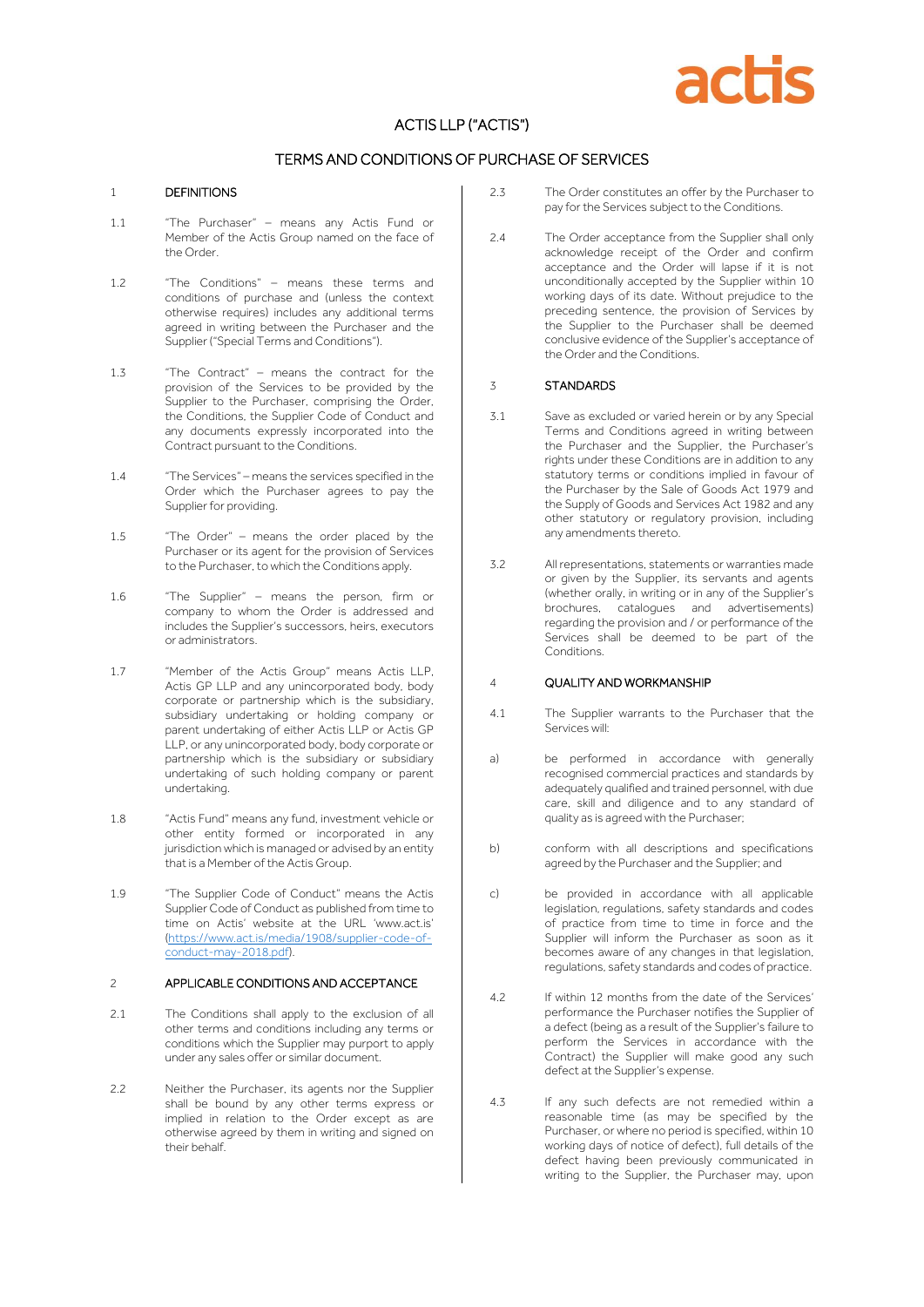

giving 14 days notice to the Supplier and without prejudice to any rights he may have in respect of the failure of the Supplier to remedy such defect, proceed to do such works as are necessary to remedy such defect at the risk and expense of the Supplier.

- 4.4 Without prejudice to any other remedy, if any of the Services are not provided/performed in accordance with the Contract, the Purchaser shall be entitled, at its sole option, and whether or not the Purchaser has previously required the Supplier to make good any defect referred to in Condition 4, to:
- a) treat the Contract as discharged by the Supplier's breach
- b) require the repayment of the whole or any part of the price paid (including any form of deposit) which shall be recoverable as a debt from the Supplier; and/or
- c) require the reimbursement from the Supplier of any loss or damage which the Purchaser may suffer as a result of such defect.

#### 5 PERFORMANCE OF THE SERVICES

- 5.1 The Supplier shall provide/perform the Services on / within the date(s), time and at the place specified in the Order (or where no time is specified, within 20 working days of the date of the Order). Time for performance shall be of the essence and if the Services or any portion thereof are not provided/performed on / within the date(s) or time specified in the Order, without prejudice to any other remedy the Purchaser may have, the Purchaser or its agent shall be entitled to determine the Order in respect of the unperformed Services and in respect of any Services already performed under the Order which cannot be effectively and commercially used by reason of the nonperformance of the unperformed Services. On such determination the Purchaser shall be entitled to:
- a) recover from the Supplier any monies paid by the Purchaser (including an appropriate proportion of any deposit) in respect of any performed Services which cannot be effectively and commercially used by reason of the non-performance of the unperformed Services; and
- b) recover from the Supplier any loss or damage suffered by the Purchaser and any additional expenditure incurred by the Purchaser in obtaining other Services in replacement thereof.
- 5.2 The Services shall be performed by the Supplier in accordance with the Purchaser's instructions and all lawful and regulatory requirements.

# 6 PAYMENT

6.1 Prices for the Services shall be as specified in the Order and (unless otherwise agreed in writing between the parties), shall be deemed inclusive of value added tax or any other sales tax or duty and inclusive of all other costs and charges including without limitation any third party costs incurred by the Supplier.

- 6.2 Unless otherwise agreed, payment will be made by the Purchaser to the Supplier by the later of the end of each month following any month in which the Supplier performs the Services, or 14 days following the Purchaser receiving the Supplier's invoice in respect of the same.
- 6.3 Payment by the Purchaser is conditional upon the Supplier performing the Services on / within the date(s) and time specified in the Order (or as may be amended and agreed by both parties in writing) and the Supplier complying with the Conditions.
- 6.4 If payment of an invoice is not made in full by the due date and there is no bona fide dispute in relation to the invoice, the Supplier shall, without prejudice to any other rights or remedies, have the right to charge the Purchaser interest on the amount unpaid, at the rate of two per cent (2)% per annum above the Bank of England base rate from time to time, until payment.

### 7 ASSIGNMENT AND SUB-CONTRACTORS

7.1 The Supplier shall not assign or transfer or purport to assign or transfer any of its rights or subcontract any of its obligations = or otherwise dispose of the Contract or any part thereof without the prior written consent of the Purchaser.

## 8 **INSPECTION**

- 8.1 The Purchaser or its agent or their appointed agent may at any time inspect the manner in which the Services are being provided and any drawings and specifications relating thereto.
- 8.2 The inspection and/or witnessing of the provision of Services by the Purchaser or its agent or any other inspecting authority shall not relieve the Supplier of its responsibilities or obligations under any statutory or regulatory provision and/or the Contract to provide the Services in the manner expressed in the Contract or implied, including by any statutory or regulatory provision.
- 8.3 The Purchaser or its agent is under no obligation to inspect the provision of the Services either during or after their performance by the Supplier.

#### 9 **INDEMNITY**

- 9.1 The Supplier shall keep the Purchaser indemnified on demand in full against all direct, indirect or consequential liabilities (all three of which terms include, without limitation, loss of profit, loss of business, depletion of goodwill and like loss), loss, damages, injury, costs and expenses (including legal and other professional fees and expenses) awarded against or incurred or paid by the Purchaser as a result of or in connection with:
- a) the Supplier's breach of the Contract or the Services not complying with the Conditions howsoever arising; and
- b) the employment or termination of employment of any employee or contractor of the Supplier (or any other person that claims to be an employee or contractor of the Supplier), howsoever arising, employed or otherwise engaged (whether wholly or otherwise) in the supply of the Services from time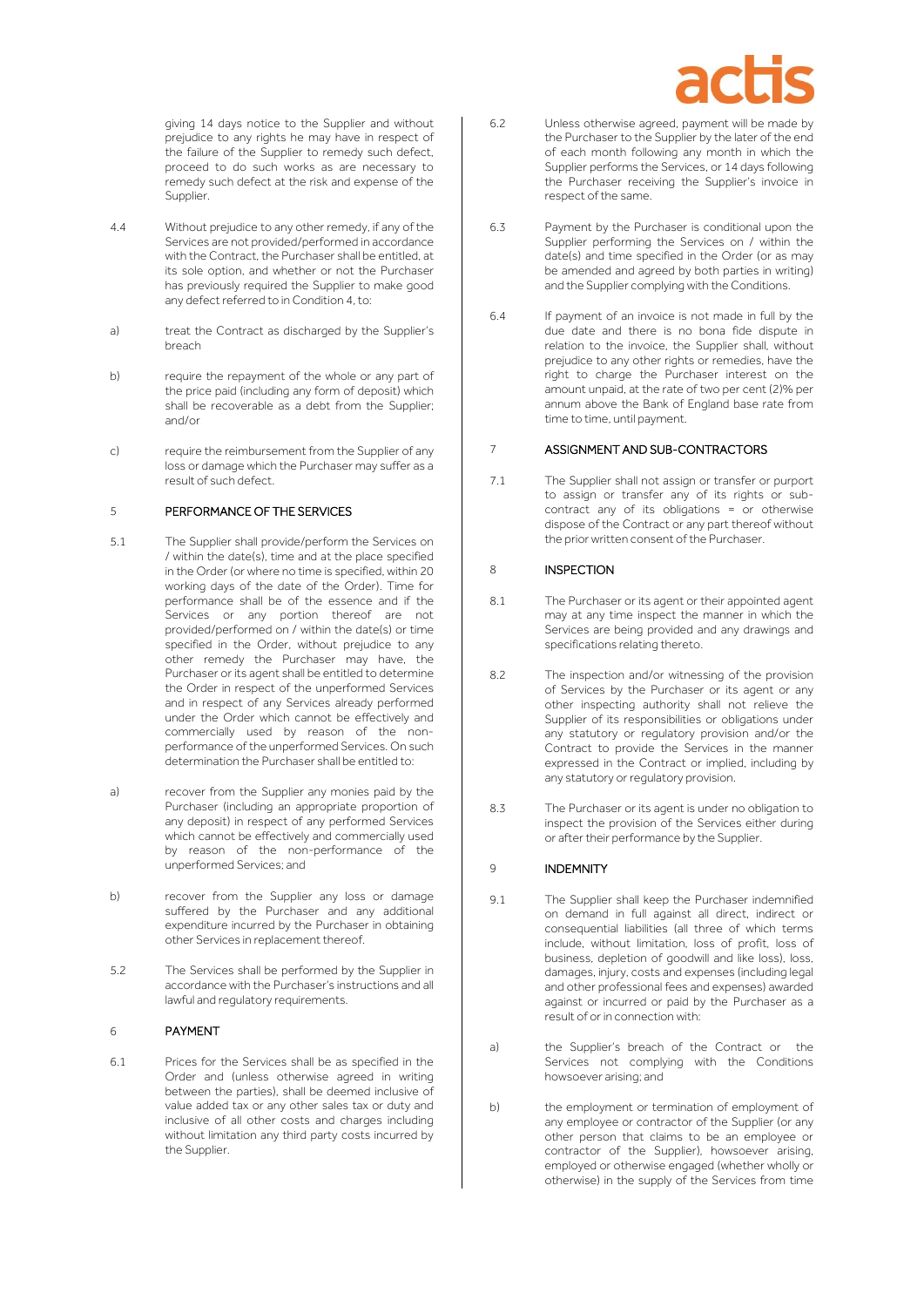

to time (whether arising under statute, regulation (including the Transfer of Undertakings (Protection of Employment) Regulations 2006), or at common law and whether arising during or after expiry of the Contract).

#### 10 INSURANCE

- 10.1 The Supplier shall throughout the period of the Contract maintain with a reputable insurance company at its own cost:
- a) Employer's liability insurance in accordance with any legal requirement for the time being in force; and
- b) A comprehensive policy or policies of insurance providing an adequate level of cover in respect of professional indemnity insurance and all risks that may be incurred by the Supplier, arising out of the Supplier's performance of the Contract, in respect of any act or default for which the Supplier may become liable to indemnify or compensate the Purchaser under the Contract including (without limitation) in respect of death or personal injury, or loss of or damage to property. The policies shall include cover in respect of any financial loss arising from any advice given or omitted to be given by the Supplier, but shall not relieve the Supplier of any liabilities under the Contract. It shall be the responsibility of the Supplier to determine the amount of insurance cover that shall be adequate to enable the Supplier to satisfy any liability referred to in this Condition 10.
- 10.2 The Supplier shall produce to the Purchaser on request copies of all insurance policies referred to in this Condition 10 or other evidence confirming the existence and extent of cover given by those policies, together with receipts or other evidence of payment of the premiums under those policies.

#### 11 CONFIDENTIALITY

11.1 The contents of the Order, or any enquiry or request for quotation and any specification, drawing or other information provided by the Purchaser or his agent shall be deemed confidential, and shall only be used for the purposes of the Supplier performing its obligations under the Contract and shall not be disclosed to a third party by the Supplier save as necessary for the execution of the Contract, without prior written consent from the Purchaser or his agent.

#### 12 INTELLECTUAL PROPERTY

12.1 Except to the extent the Services or any deliverables incorporate the Purchaser's intellectual property rights, the Supplier warrants that the Services and any deliverables do not infringe any intellectual property rights (including patent, trade mark, trade name, registered design or copyright) of any third party and the Supplier agrees to indemnify the Purchaser on demand against any and all claims, proceedings, losses, damages, costs and fees suffered by the Purchaser in respect thereof. Should the Purchaser, at any time, receive notice of any claim that the Services or any deliverables infringe any of the aforesaid rights, the Purchaser shall have the right to cancel the Order without making any payment whatsoever to the Supplier and recover as a debt any amounts already

paid. Where any part of the Services or any deliverables have been provided by the Purchaser the copyright, design right or other intellectual property in them shall remain the property of the Purchaser and the Supplier shall only use such rights for the purposes of performing its obligations under the Contract.

12.2 As between the Supplier and the Purchaser, all intellectual property created in the course of the Services (including in any deliverables) which subsists now or at any time in the future shall be the exclusive property of the Purchaser. To the extent that any intellectual property created in the course of the Services vests in the Supplier, the Supplier assigns (by way of assignment of present and future rights) without payment all such intellectual property to the Purchaser with full title guarantee. If the Supplier is unable to assign such Intellectual Property, the Supplier shall immediately on request take all reasonable steps that may be necessary to effect the transaction that most closely resembles the commercial intent of an assignment. Pending the above assignments and remaining formalities relating to such assignment, the Supplier shall hold all such Intellectual Property on trust for the Purchaser.

### 13 FORCE MAJEURE

- 13.1 Neither the Purchaser nor the Supplier shall be liable to the other party or in breach of Contract for any delay or failure to fulfil its obligations under the Contract if such failure is attributable to force majeure. For the purposes hereof "force majeure" shall mean the following events or circumstances (to the extent such circumstances are beyond the reasonable control of the affected party, war, riot, civil commotions, fire, explosions, act of God, imposition of government sanctions or embargo and failure of utility services or networks.
- 13.2 If such delay or failure persists for ninety (90) days or more, the Purchaser may terminate the Contract by giving the Supplier written notice of such termination

#### 14 TERMINATION

- 14.1 Without prejudice to any other rights or remedies which the Purchaser may have, the Purchaser may terminate the Contract without liability to the Supplier on giving the Supplier not less than three months written notice or immediately on giving notice to the Supplier if:
- a) the performance of the Services is delayed, hindered or prevented by circumstances beyond the Supplier's reasonable control; or
- b) the Supplier commits a material breach of any of the terms of the Contract and fails to remedy that breach within 14 days of being notified in writing of the breach; or
- c) an order is made or a resolution is passed for the winding up of the Supplier, or circumstances arise which entitle a court of competent jurisdiction to make a winding-up order of the Supplier; or
- d) an order is made for the appointment of an administrator to manage the affairs, business and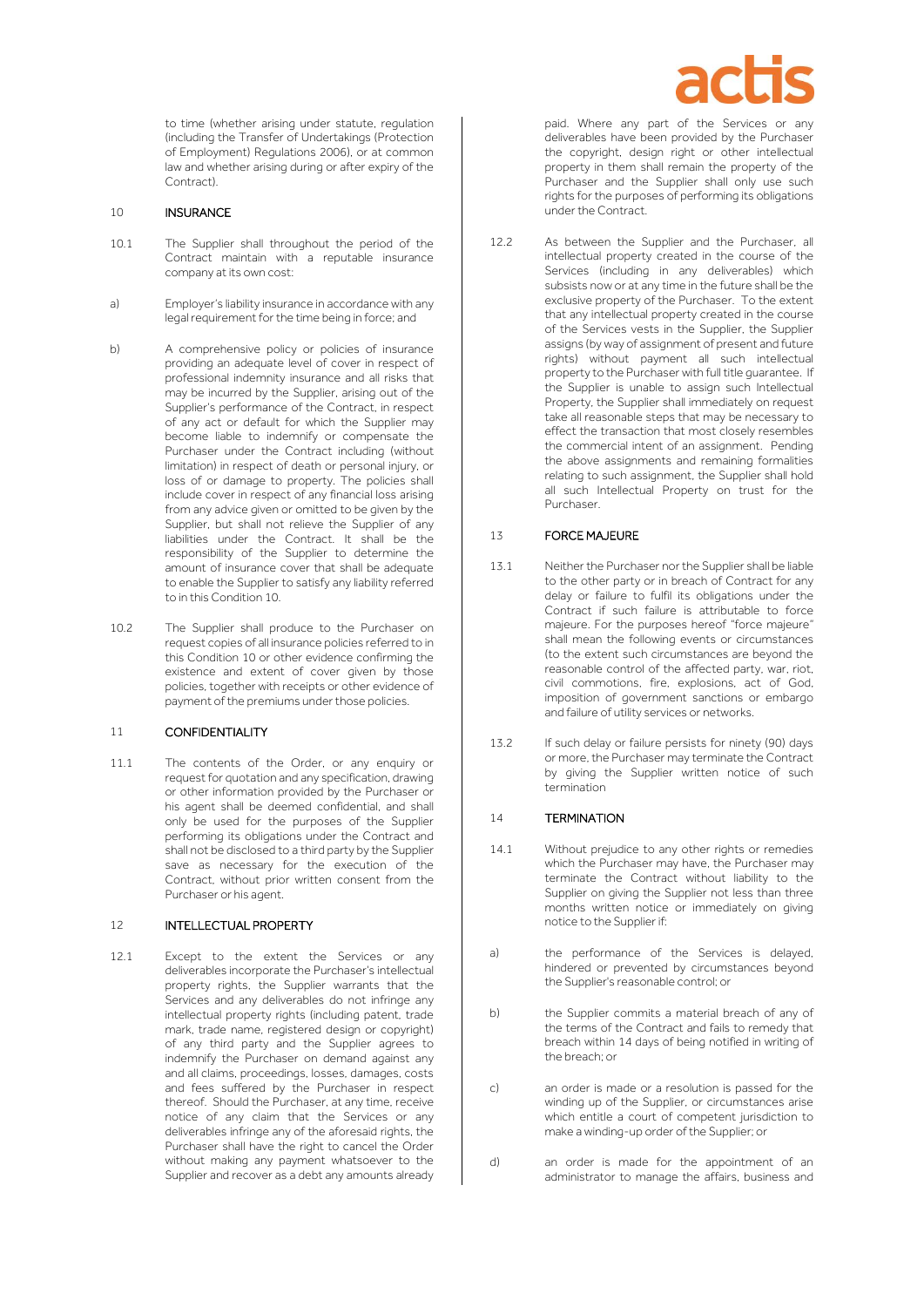

property of the Supplier, or documents are filed with a court of competent jurisdiction for the appointment of an administrator of the Supplier, or notice of intention to appoint an administrator is given by the Supplier or its directors or by a qualifying floating charge holder (as defined in paragraph 14 of Schedule B1 to the Insolvency Act 1986); or

- e) a receiver is appointed of any of the Supplier's assets or undertaking, or circumstances arise which entitle a court of competent jurisdiction or a creditor to appoint a receiver or manager of the Supplier, or if any other person takes possession of or sells the Supplier's assets; or
- f) the Supplier makes any arrangement or composition with its creditors, or makes an application to a court of competent jurisdiction for the protection of its creditors in any way; or
- g) the Supplier ceases, or threatens to cease, to trade; or
- h) the Supplier takes or suffers any similar or analogous action in any jurisdiction in consequence of debt: or
- i) there is a change of control of the Supplier or the Supplier's ultimate holding company (as control is defined in section 574 of the Capital Allowances Act 2001).
- <span id="page-3-0"></span>14.2 On termination of this agreement for any reason the Supplier shall immediately deliver to the Purchaser all documents, notes, specifications, drawings and other information relating to the provision of Services ("Services Materials") (save that the Supplier shall be entitled to retain copies of such Services Materials to the extent required by applicable law or regulation).
- 14.3 If the Supplier fails to fulfil its obligations under Condition [14.2,](#page-3-0) then the Purchaser may enter the Supplier's premises and take possession of any items which should have been returned under it. Until they have been returned or repossessed, the Supplier shall be solely responsible for their safe keeping.
- 14.4 Upon the termination of the Contract for any reason the Supplier shall, if so requested by the Purchaser, provide all assistance reasonably required by the Purchaser to facilitate the smooth transition of the Services to the Purchaser or any replacement supplier appointed by it.
- 14.5 Termination of the Contract, however it arises, shall not affect or prejudice the accrued rights of the parties as at termination or the continuation of any provision expressly stated to survive, or implicitly surviving, termination.

### 15 COMPLIANCE WITH LAWS

- 15.1 The Supplier shall comply with all applicable laws in carrying out its obligations under the Contract and in its business and the Supplier shall:
- a) obtain, and at all times maintain, all necessary licences and consents in relation to its business; and
- b) comply with all applicable anti-slavery and human trafficking laws from time to time in force including the UK Modern Slavery Act 2015 (including upon request from the Purchaser, providing such information as the Purchaser reasonably requires to complete an annual slavery and human trafficking report setting out the steps it has taken to ensure that slavery and human trafficking is not taking place in any of its supply chains or in any part of its business).
- 15.2 The Supplier agrees that it will not, and nor will any of its executives, officers, employees, shareholders, representatives or agents, directly or indirectly, make or offer or agree to receive or accept any payment, gift or other advantage with respect to any matters which are the subject of the Contract which (i) would violate any anti-corruption laws or regulations applicable to the Purchaser or the Supplier, (ii) are intended to, or does, influence or reward any person for acting in breach of an expectation of good faith, impartiality or trust or for performing their duties improperly, (iii) it would otherwise be improper for the recipient to accept, (iv) is made to or for a Public Official with the intention of influencing them in the performance of their duties and obtaining or retaining an advantage in the conduct of business, or (v) which a reasonable person would otherwise consider to be unethical, illegal or improper.
- 15.3 The Supplier shall properly and accurately record in its corporate and financial books and records all transactions which relate in any way to the Contract or to the Services provided by the Supplier under it ("transaction records").
- 15.4 The Supplier shall on request by the Purchaser by notice in writing provide (as soon as reasonably practicable) copies of transaction records and such other information relating to the Services provided under the Contract as the Purchaser may reasonably require for the purpose of monitoring the Supplier's compliance with its obligations under this clause 15. The Supplier shall retain the transaction records for 6 years or, if longer, such other period of time which the Supplier is required by law or good practice to retain transaction or other similar records (calculated from the date of the transaction records or if there is no such date, the date of the Order).
- 15.5 For the purposes of the Contract, "Public Official" includes, without limitation, any person holding or acting on behalf of a person holding legislative, administrative or judicial office, including any person employed by or acting on behalf of a public agency, a state owned or public enterprise, a public international organisation, any federal or regional government department or agency, any political party, or any candidate for political office, or a relative or associate of any such person.
- 15.6 The Supplier shall comply with all applicable data privacy laws (including the Data Protection Act 1998, the Electronic Communications Directive) Regulations 2003 and, where applicable. the General Data Protection Regulation (GDPR) (Regulation (EU) 2016/679)). Where the Services involve the processing by the Supplier of personal data in respect of which the Purchaser is data controller, the Supplier and the Purchaser shall, at the Purchaser's request, enter into a separate data